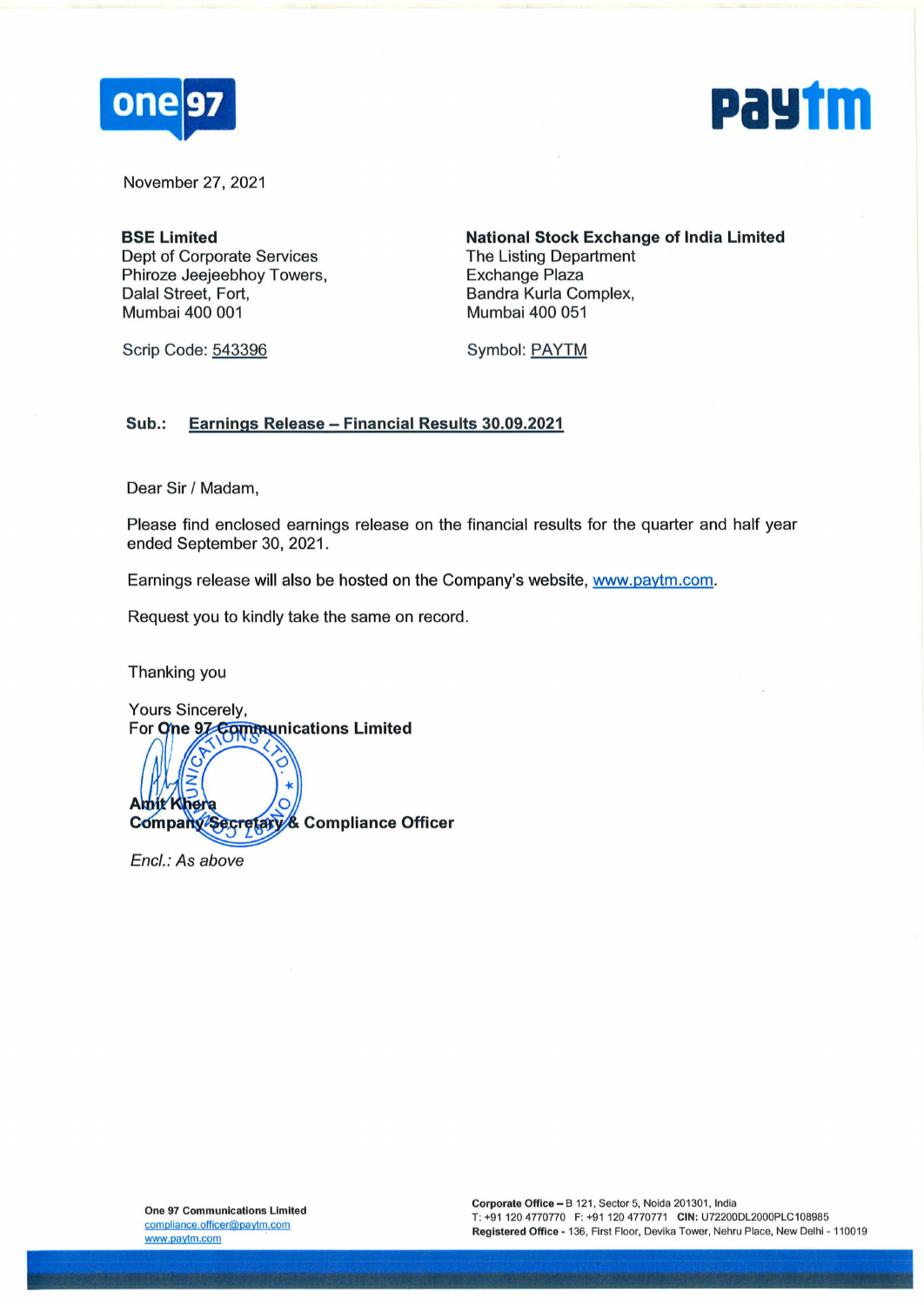

### **Quarter and Half Year ended September 30, 2021 Results**

New Delhi, India, November 27, 2021: One 97 Communications Limited (referred to as "Paytm" or the "Company" hereon), today announced its financial results for the quarter and half year ended September 30, 2021.

# **Revenue from Operations grew 64% Y-o-Y to ₹10.9 billion in Q2 FY 2022, driven by 52% growth in non-UPI payment volumes (GMV) and more than 3 times growth in Financial Services and Other revenue**

**Contribution profit grew to ₹2.6 billion in Q2 FY 2022, Y-o-Y increase of 592%. Contribution margin jumped to 24.0% of revenue from 5.7% the previous year**

# **Key Updates for Q2 FY 2022**

- Revenue from Operations grew 64% Y-o-Y to ₹10.9 billion in Q2 FY 2022, driven by 52% growth in non-UPI GMV
- Contribution profit of ₹2.6 billion in Q2 FY 2022, up 592% Y-o-Y due to monetisation of our large distribution base through high margin offerings such as lending, advertisements and commerce offerings
- Indirect expenses (excluding ESOPs) as a percentage of revenue reduced from 70% of revenues in Q2 FY 2021 to 63% of revenues in Q2 FY 2022
- Improved Adjusted EBITDA margin to (39%) of revenues in Q2 FY 2022 (₹4,255 million), from (64%) of revenues Q2 FY 2021 (₹4,267 million), along with increased investments in technology and merchant base expansion
- Gross payment volume to merchant on Paytm platform (GMV) grew 107% Y-o-Y to ₹1,956 billion in Q2 FY 2022

## **Financial and Business Updates for Q2 FY 2022**

### **Increased Revenue from Operations led by strong business fundamentals:**

Our consolidated Revenue from Operations grew by 64% Y-o-Y to ₹10,864 million in Q2 FY 2022. Revenue from Payments and Financial Services grew 69% Y-o-Y to ₹8,426 million while Commerce and Cloud Services revenue grew by 47% Y-o-Y to 2,438 million.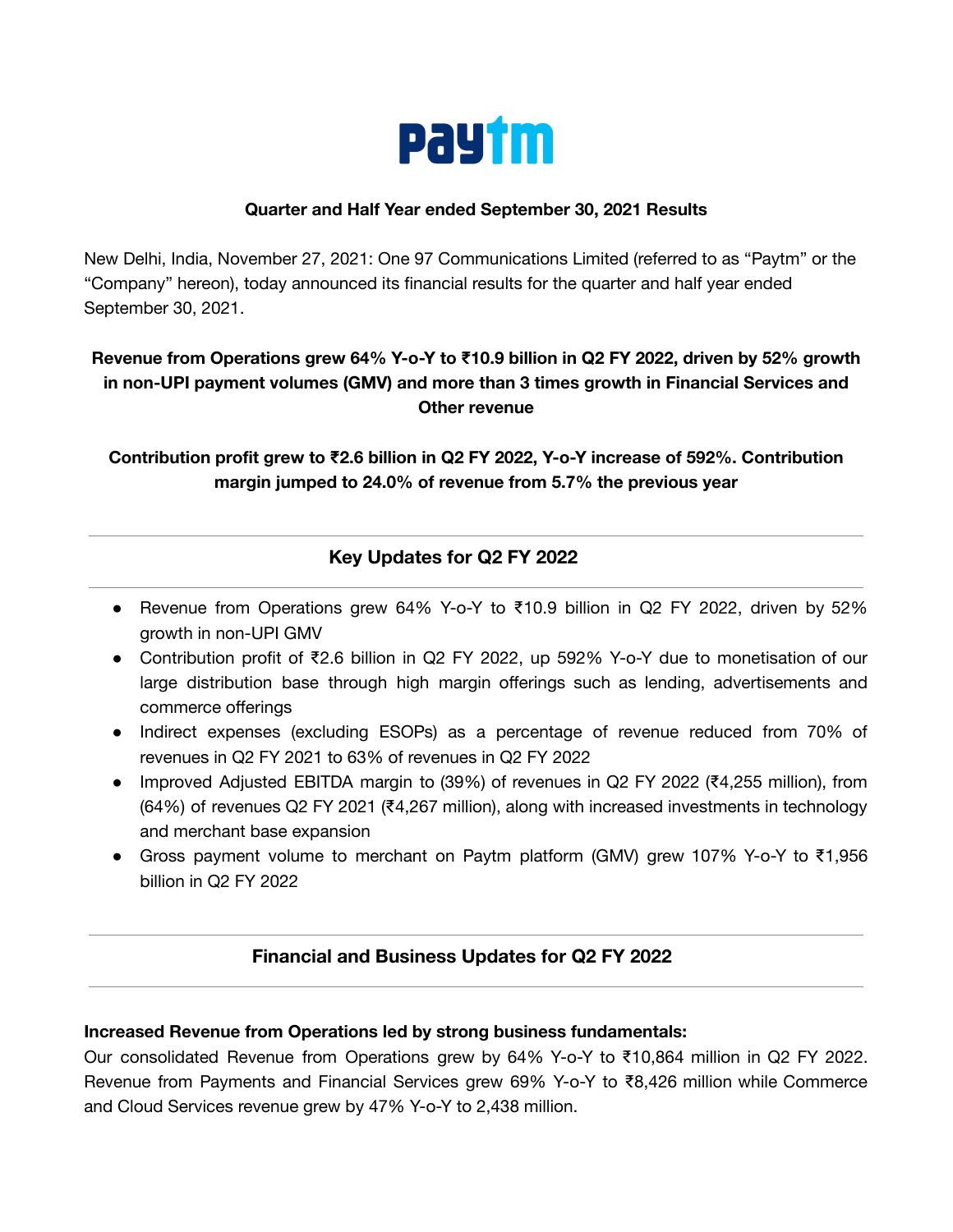### **Large increase in Contribution Profit:**

Our contribution profit increased to ₹2.6 billion, up 592% Y-o-Y. Contribution profit for H1 FY 2022 at INR 5.0 billion has exceeded the contribution profit of INR 3.6 billion for the full previous financial year.

Payment processing charges continue to decline as a % of GMV from 0.52% in Q2 FY 2021 to 0.34% in Q2 FY 2022.

# **Revenues from Payment and Financial Services went up by 69% y-o-y to ₹8,426 million, driven by 52% growth in non-UPI payment volumes (GMV) and growth from Financial Services and Other revenues by more than 3 times**

Revenue from Payment Services to Customers was up 54% Y-o-Y to ₹3,536 million, driven by increase in non-UPI payment usage on our consumer platform.

Revenue from Payment Services to Merchants was up 64% Y-o-Y to ₹4,003 million (run-rate of greater than \$200 million) driven by non-UPI payment volume growth in payment gateway and growth in devices.

Financial Services and Others revenue grew 250% Y-o-Y to ₹887 million in Q2 FY 2022, driven by growth in Lending and Wealth (Paytm Money) revenues. The share of Financial Services and Others revenue increased from 3.8% of total revenue from operations in Q2 FY 2021 to 8.2% in Q2 FY 2022.

### **Revenues from Commerce and Cloud services went up by 47% Y-o-Y to ₹2,438 million**

Revenue from commerce at ₹838 million up 69% Y-o-Y with continued post-covid recovery in travel and entertainment ticketing businesses.

Revenue from Cloud increased to ₹1,600 million up 37% Y-o-Y primarily due to a strong growth in the advertisement revenue.

## **Indirect Expenses reduced from 70% of revenues in Q2 FY 2021 to 63% of revenues in Q2 FY 2022**

Marketing and promotional expenses (excluding cashback and incentives) at ₹1,023 million, unchanged at 9% of revenues Y-o-Y, even as we have increased Average MTUs by 14.4 million from Q2 FY 2021 to Q2 FY 2022. With continued investments in technology and merchant base expansion, our employee cost (excluding ESOP) at ₹3,672 million reduced from 40% of revenues in Q2 FY 2021 to 34% in Q2 FY 2022.

**Improved Adjusted EBITDA margin to (39%) of revenues in Q2 FY 2022 (₹4,255 million), from (64%) of revenues Q2 FY 2021 (₹4,267 million), along with increased investments in technology and merchant base expansion**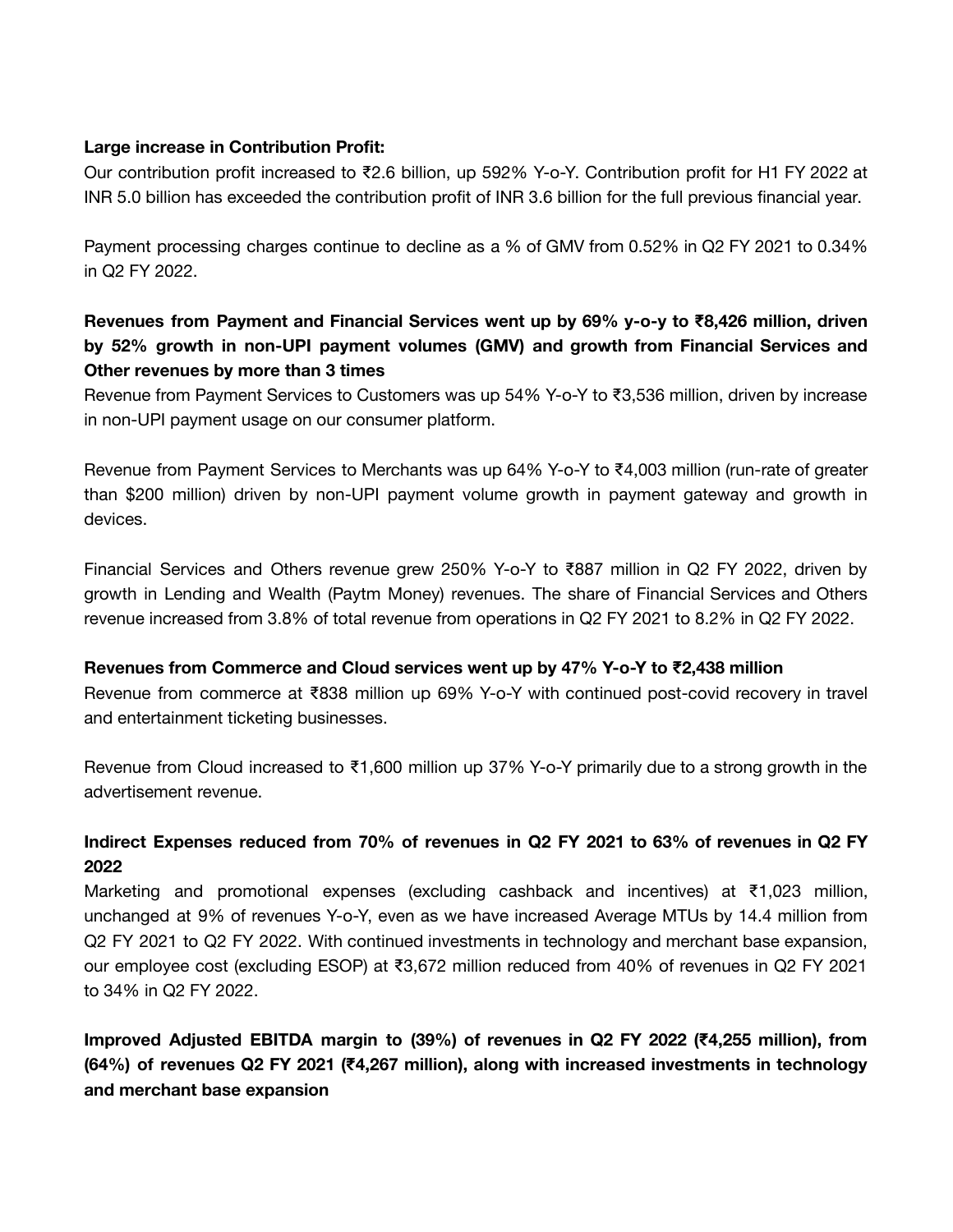Adjusted EBITDA loss for the Q2 of FY 2022 was ₹4,255 million as compared to ₹4,267 million in Q2 FY 2021, as we continued investments in technology and merchant base expansion

We are well funded with Pro Forma Cash, Cash Equivalent and investable balance of ₹110 billion (₹ 29 billion as of September 2021 and ₹81 billion of net IPO proceeds) and have a large cushion of ungranted ESOPs.

## **Key Trends noted by management**

*Trends in our Businesses*

- Growth of Payments revenues and profitability due to growth of payment volumes from non-UPI instruments (including Paytm Payment Instruments) and payment services to merchants
- Recovery of high-margin commerce business, and growth of Cloud due to ramp up of advertising
- Increase of Financial Services revenues driven by huge ramp up in Lending

## *Operating and Financial Performance Trends*

- Efficiently increase users, merchants and GMV
- Strong momentum in revenue growth to continue; 64% growth y-o-y in Q2 FY 2022
- Step Jump in Contribution Margin achieved, with clear trends towards continued y-o-y improvements
- Indirect Expenses as a % of Revenues is going down

# **Operational Updates for Q2 FY 2022**

**Gross Merchandise Value (GMV) growth** led by active user engagement & adoption across businesses. The company's GMV for Q2 FY 2022 was ₹1,956 billion, up by 107% Y-o-Y and the growth momentum continued in October 2021, where the GMV at ₹832 billion was up 131% Y-o-Y.

**Robust growth in number of customers:** as we continue to invest in expanding our user base, the average Monthly Transacting Users ("MTU") in Q2 FY 2022 is up by 33% Y-o-Y to 57.4 million and the trajectory has continued in October 2021 with 63 million MTUs, growth of 35% Y-o-Y compared to 47 million MTUs in October 2020.

The Monthly GMV per Transacting User for Q2 FY 2022 grew 55% Y-o-Y to ₹11,369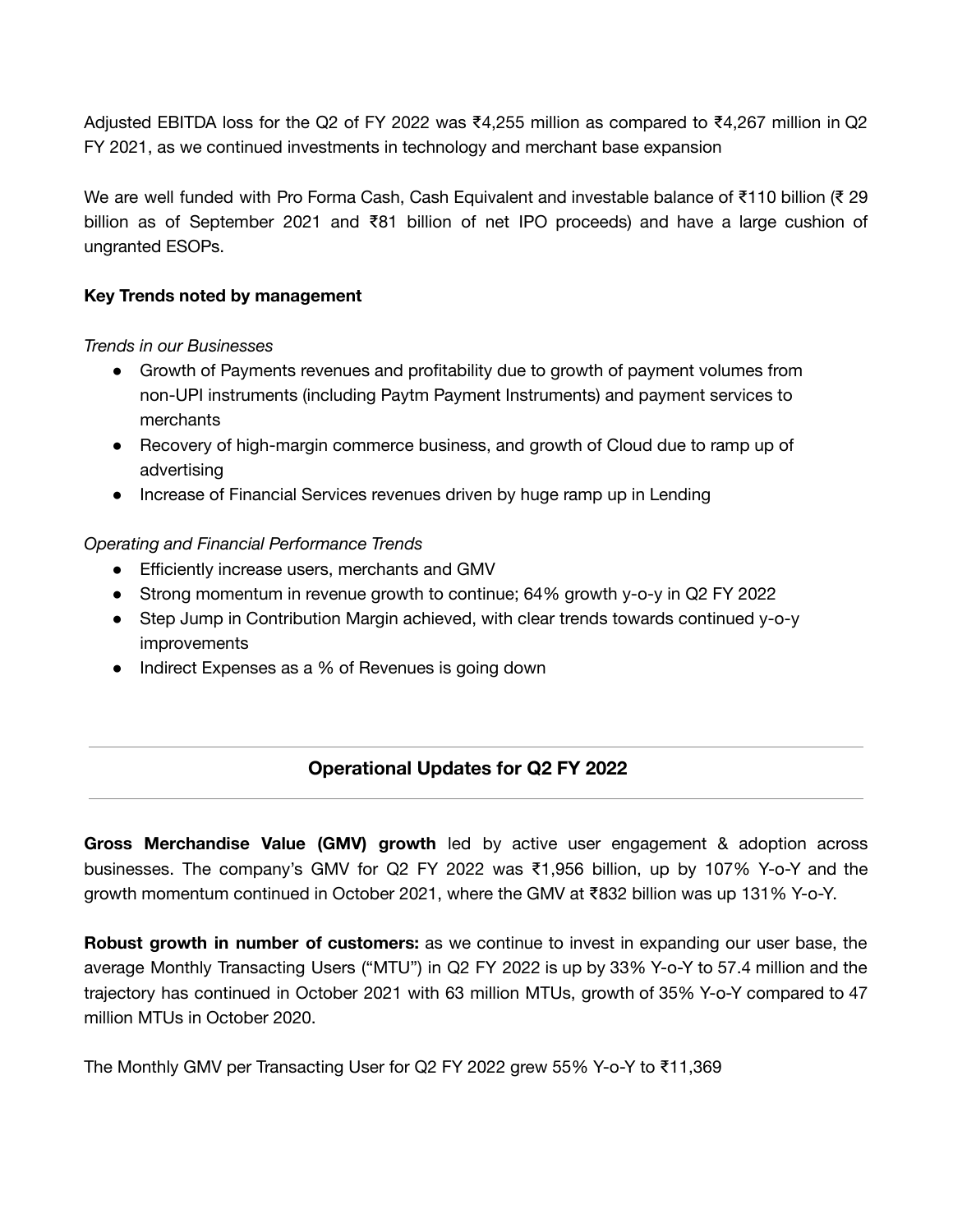**More merchants are using Paytm's offerings:** The number of merchant partners in our ecosystem continues to grow and the registered merchant base increased to 23 million in Q2 FY 2022, up from 18.5 million in Q2 FY 2021. The increase comes from adoption of our offline payment offerings (Paytm All-in-One QR code, Paytm All-in-One PoS, Paytm Soundbox that support multiple payment methods)

**Widespread distribution of Paytm Devices:** The devices deployed base grew to 1.3 million in Q2 FY 2022 from 0.3 million as of Q2 FY 2021. We continue to witness strong adoption of our devices amongst merchant partners as our deployed base further increased to approximately 1.4 million as of October 2021.

**Rapid growth in lending business:** The number of loans disbursed grew 714% Y-o-Y to over 2.8 million in Q2 FY 2022. The lending business continued to show strong growth as a result of the rapid scale-up of all of our lending products, including Postpaid (Buy-Now-Pay-Later), consumer loans and merchant loans. Our financial institution partners disbursed around 1.3 million loans in October 2021, a 472% increase in numbers of loans disbursed Y-o-Y and aggregating to a total disbursal of ₹6,270 million implying a 418% increase in value of loans disbursed Y-o-Y.

#### **Note from the management**

"The growth of non-UPI GMV has driven continued payments revenue growth, and our UPI-led payment volume growth is translating to a significant ramp up of our financial services offering. We are driving digital payments and financial services penetration and widespread adoption across India. Paytm has seen a strong second quarter of FY22, which is a testimony to the strong two-sided ecosystem of consumers and merchants that we have built. We have maintained the growth momentum in our payments services business, expanded our financial services business aggressively and are on our way to pre-COVID volumes for Commerce and Cloud services."

### **Summary of Consolidated Financial Performance for Q2 FY 2022**

|                                      |                         |                       | <b>Quarter Ended</b> | <b>Half Year ended</b> |         |                              |                         |          |
|--------------------------------------|-------------------------|-----------------------|----------------------|------------------------|---------|------------------------------|-------------------------|----------|
| <b>Particulars (in INR Millions)</b> | $Sep-21$<br>(Unaudited) | Sep-20<br>(Unaudited) | $Y$ -o-Y             | $Jun-21$<br>(Audited)  | $Q-O-Q$ | <b>Sep-21</b><br>(Unaudited) | $Sep-20$<br>(Unaudited) | $Y$ -o-Y |
| Payments & Financial Services        | 8,426                   | 4,978                 | 69%                  | 6,894                  | 22%     | 15,320                       | 9,276                   | 65%      |
| Payment Services to Consumers        | 3,536                   | 2,290                 | 54%                  | 3,005                  | 18%     | 6,541                        | 4,375                   | 50%      |
| <b>Payment Services to Merchants</b> | 4,003                   | 2,435                 | 64%                  | 3,340                  | 20%     | 7,343                        | 4,414                   | 60%      |
| <b>Financial Services and Others</b> | 887                     | 253                   | 250%                 | 549                    | 62%     | 1,436                        | 487                     | 195%     |
| Commerce & Cloud Services            | 2,438                   | 1,661                 | 47%                  | 2,014                  | 21%     | 4,452                        | 2,875                   | 55%      |
| Commerce                             | 838                     | 497                   | 69%                  | 517                    | 62%     | 1,355                        | 763                     | 78%      |
| Cloud                                | 1,600                   | 1,164                 | 37%                  | 1,497                  | 7%      | 3,097                        | 2,112                   | 47%      |
| <b>Revenue from Operations</b>       | 10,864                  | 6,639                 | 64%                  | 8,908                  | 22%     | 19,772                       | 12,151                  | 63%      |
|                                      |                         |                       |                      |                        |         |                              |                         |          |
| Payment processing charges           | 6,700                   | 4,924                 | 36%                  | 5,265                  | 27%     | 11,965                       | 8,904                   | 34%      |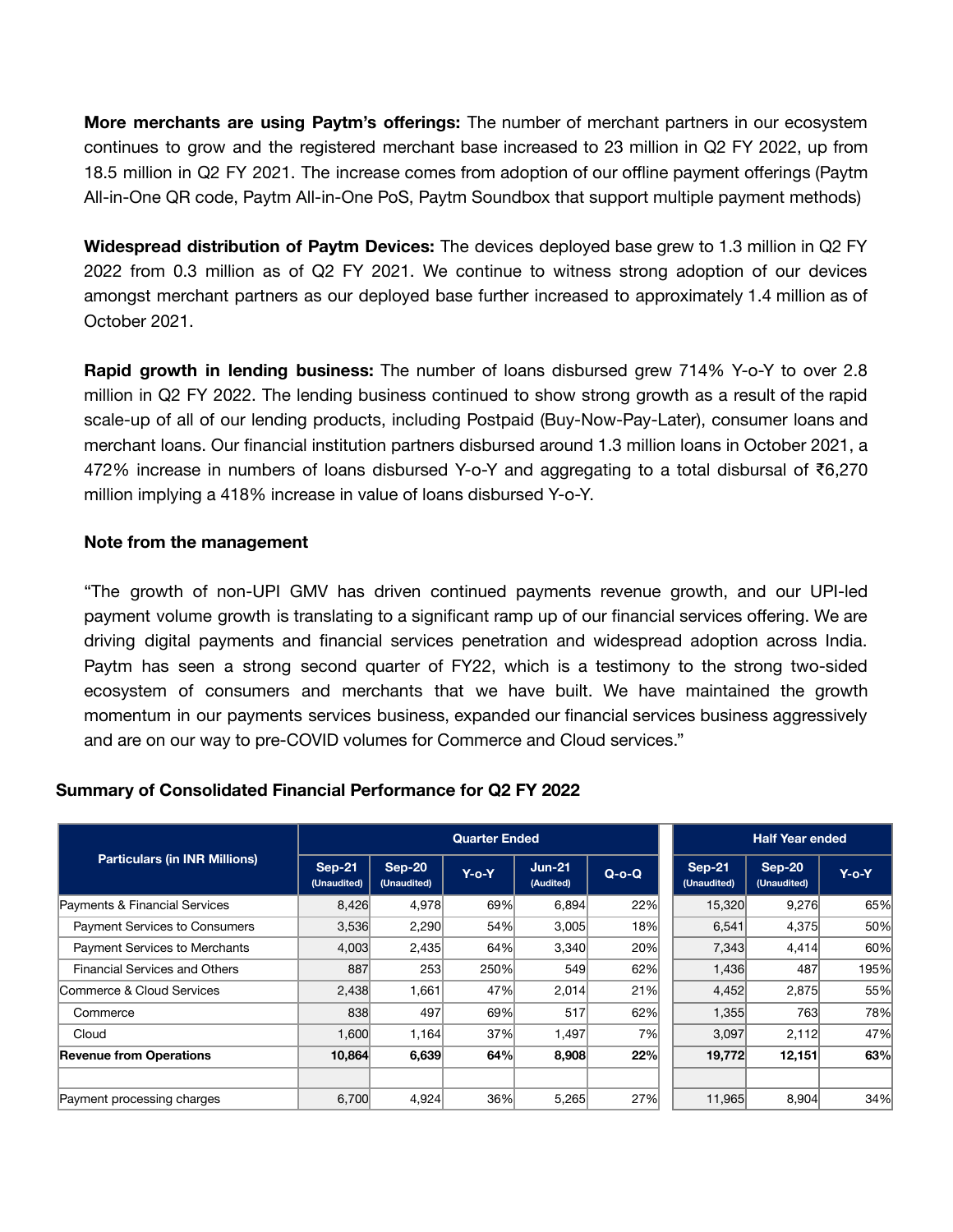| 0.52%      |                                                                                                              | 0.36% | $(2 \text{ bps})$                                                                         |                                                                               | 0.54%    | (19 bps)                                                                                                       |
|------------|--------------------------------------------------------------------------------------------------------------|-------|-------------------------------------------------------------------------------------------|-------------------------------------------------------------------------------|----------|----------------------------------------------------------------------------------------------------------------|
| 742        |                                                                                                              | 607   | 37%                                                                                       |                                                                               | 1,057    | 36%                                                                                                            |
| 597        |                                                                                                              | 591   | 23%                                                                                       |                                                                               | 994      | 32%                                                                                                            |
| 6,263      |                                                                                                              |       | 28%                                                                                       |                                                                               | 10,955   | 34%                                                                                                            |
|            |                                                                                                              |       |                                                                                           |                                                                               |          |                                                                                                                |
| 377        |                                                                                                              |       | 7%                                                                                        |                                                                               | 1,197    | 322%                                                                                                           |
| 5.7%       |                                                                                                              |       | (345 bps)                                                                                 |                                                                               | 9.9%     | 1570 bps                                                                                                       |
|            |                                                                                                              |       |                                                                                           |                                                                               |          |                                                                                                                |
|            |                                                                                                              |       |                                                                                           |                                                                               |          |                                                                                                                |
| 623        |                                                                                                              |       | 33%                                                                                       |                                                                               | 1,149    | 56%                                                                                                            |
|            |                                                                                                              |       | 18%                                                                                       |                                                                               | 4,705    | 44%                                                                                                            |
| 721        |                                                                                                              |       | 7%                                                                                        |                                                                               | 1,468    | 49%                                                                                                            |
| 628        |                                                                                                              |       | 27%                                                                                       |                                                                               | 1,353    | 37%                                                                                                            |
|            |                                                                                                              |       |                                                                                           |                                                                               |          |                                                                                                                |
| (4, 267)   | nm                                                                                                           |       | nm                                                                                        |                                                                               | (7, 478) | n m                                                                                                            |
| $(64.3\%)$ |                                                                                                              |       | (191 bps)                                                                                 |                                                                               | (61.5%)  | 2324 bps                                                                                                       |
|            | 0.34%<br>833<br>724<br>8,257<br>2,607<br>24.0%<br>1,023<br>3,672<br>1,129<br>1,039<br>(4, 255)<br>$(39.2\%)$ | 2,673 | (18 bps)<br>12%<br>21%<br>32%<br>592%<br>1832 bps<br>64%<br>37%<br>57%<br>65%<br>2511 bps | 6,463<br>2,445<br>27.4%<br>770<br>3,117<br>1,058<br>819<br>(3,319)<br>(37.3%) |          | 0.35%<br>1,440<br>1,315<br>14,720<br>5,052<br>25.6%<br>1,793<br>6,789<br>2,187<br>1,858<br>(7, 573)<br>(38.3%) |

## **Summary of Key Operational Metrics for Q2 FY 2022**

| <b>Operational KPIs</b>                          | <b>Units</b>  |               | <b>Quarter Ended</b> |          | <b>Half Year ended</b> |               |          |
|--------------------------------------------------|---------------|---------------|----------------------|----------|------------------------|---------------|----------|
|                                                  |               | <b>Sep-21</b> | Sep-20               | $Y$ -o-Y | $Sep-21$               | <b>Sep-20</b> | $Y$ -o-Y |
| <b>GMV</b>                                       | <b>INR Bn</b> | 1,956         | 947                  | 107%     | 3,425                  | 1.644         | 108%     |
| <b>Merchant Transactions</b>                     | Mn            | 2,692         | 1,232                | 119%     | 4.979                  | 2,201         | 126%     |
| <b>Total Transactions</b>                        | Mn            | 3,316         | 1,578                | 110%     | 6,101                  | 2,809         | 117%     |
| MTU (average over the period)                    | Mn            | 57            | 43                   | 33%      | 54                     | 41            | 30%      |
| Monthly GMV per MTU                              | <b>INR</b>    | 11,369        | 7,334                | 55%      | 10,597                 | 6,621         | 60%      |
| Registered Merchants (end of period)             | Mn            | 23            | 18.5                 | n/a      | 23                     | 18.5          | n/a      |
| <b>Loans</b>                                     | <b>'000</b>   | 2,841         | 349                  | 714%     | 4,274                  | 372           | 1,049%   |
| Devices Deployed (cumulative, and end of period) | Mn            | 1.3           | 0.3 <sub>l</sub>     | n/a      | 1.3                    | 0.3           | n/a      |
| <b>Average number of Sales Employees</b>         | #             | 11,225        | 3,581                | 213%     | 8.895                  | 3,352         | 165%     |

Number of sales employees includes on-roll and off-roll employees Cost of our sales force (including training) was ₹937 million for Q2 FY 2022, up from ₹714 million for Q1 FY 2022

## **Adjusted EBITDA**

|                                                            |                              |                                  | <b>Quarter Ended</b> | <b>Half Year ended</b> |         |                              |                       |          |
|------------------------------------------------------------|------------------------------|----------------------------------|----------------------|------------------------|---------|------------------------------|-----------------------|----------|
| <b>Particulars (in INR Millions)</b>                       | <b>Sep-21</b><br>(Unaudited) | $\textsf{Sep-}20$<br>(Unaudited) | $Y$ -o-Y             | $Jun-21$<br>(Audited)  | $Q-O-Q$ | <b>Sep-21</b><br>(Unaudited) | Sep-20<br>(Unaudited) | $Y$ -o-Y |
| Loss for the period / year<br>(Amounts in INR Million) (A) | (4,735)                      | (4,367)                          | nml                  | (3,819)                | nml     | (8,553)                      | (7,211)               | nml      |
| Income Tax expense<br>(Amounts in INR Million) (B)         | 20 <sup>°</sup>              | 84                               | (76)%                | 31                     | (36)%   | 51                           | 43                    | 19%      |
| Exceptional items<br>(Amounts in INR Million) (C)          |                              |                                  |                      | (24)                   | nml     | (24)                         | (80)                  | nml      |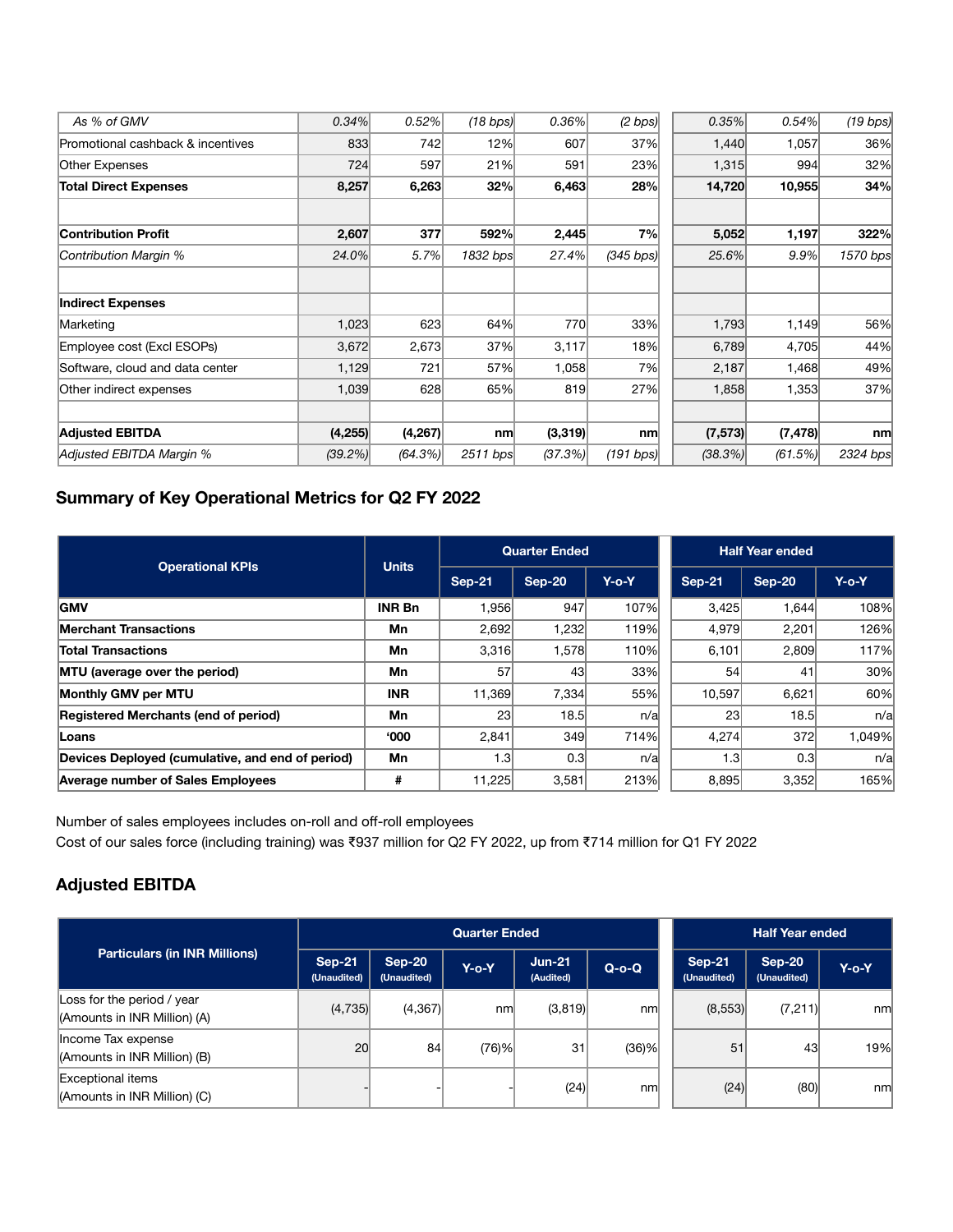| Share of profit / (loss) of associates / joint<br>ventures (Amounts in INR Million) (D)                                                    | (66)       | (196)      | nm       | (121)   | nml       | (187)    | (162)    | nm       |
|--------------------------------------------------------------------------------------------------------------------------------------------|------------|------------|----------|---------|-----------|----------|----------|----------|
| Loss before share of profit/(loss) of<br>associates/joint ventures, exceptional<br>litems and tax<br>(Amounts in INR Million) (E=A+B-C-D)) | (4,649)    | (4,087)    | n m      | (3,643) | nm        | (8, 291) | (6,926)  | nm       |
| Finance costs<br>(Amounts in INR Million) (F)                                                                                              | 102        | 83         | 23%      | 97      | 6%        | 199      | 185      | 8%       |
| Depreciation and amortization expense<br>(Amounts in INR Million) (G)                                                                      | 504        | 490        | 3%       | 409     | 23%       | 913      | 893      | 2%       |
| Other income<br>(Amounts in INR Million) (H)                                                                                               | 481        | 942        | (49%)    | 572     | (16%)     | 1,053    | 1,924    | (45%)    |
| Initial Public Offer expenses (I)                                                                                                          | 76         |            |          |         | nal       | 76       |          | nm       |
| <b>EBITDA</b><br>(Amounts in INR Million) (J=E+F+G-H+I)                                                                                    | (4, 448)   | (4, 456)   | n m      | (3,709) | nm        | (8, 156) | (7, 772) | n m      |
| Share based payment expense<br>(Amounts in INR Million) (K)                                                                                | 193        | 189        | 2%       | 390     | (50%)     | 583      | 294      | 98%      |
| <b>Adjusted EBITDA</b><br>(Amounts in INR Million) (L=J+K)                                                                                 | (4, 255)   | (4, 267)   | nm       | (3,319) | nm        | (7, 573) | (7, 478) | nm       |
| Revenue from Operations (M)                                                                                                                | 10,864     | 6,639      | 64%      | 8,908   | 22%       | 19,772   | 12,151   | 63%      |
| Adjusted EBITDA Margin % (N=L/M)                                                                                                           | $(39.2\%)$ | $(64.3\%)$ | 2511 bps | (37.3%) | (191 bps) | (38.3%)  | (61.5%)  | 2324 bps |

## **About Paytm**

We are India's leading digital ecosystem for consumers and merchants. We launched Paytm in 2009, as a "mobile-first" digital payments platform to enable cashless payments for Indians, giving them the power to make payments from their mobile phones, and have built the largest payments platform in India based on the number of consumers, number of merchants, number of transactions and revenue as of March 31, 2021 according to RedSeer<sup>1</sup>. We have also been able to leverage our core payments platform to build an ecosystem with innovative offerings in commerce and cloud, and financial services. We offered payment services, commerce and cloud services, and financial services to 345 million registered consumers and over 23 million registered merchants, as of September 30, 2021. Our two-sided (consumer and merchant) ecosystem enables commerce, and provides access to financial services through our financial institution partners, by leveraging technology to improve the lives of our consumers and help our merchants grow their businesses.

Paytm is available across the country with "Paytm karo" (i.e. "use Paytm") evolving into a verb for hundreds of millions of Indian consumers, shopkeepers, merchants and small businesses. As per the Kantar BrandZ India 2020 Report, the "Paytm" brand is India's most valuable payments brand, with a brand value of US\$ 6.3 billion, and Paytm remains the easiest way to transact across multiple methods.

<sup>1</sup> *Report titled 'The Digital Transformation of Payments and Financial Services in India' dated October 23, 2021*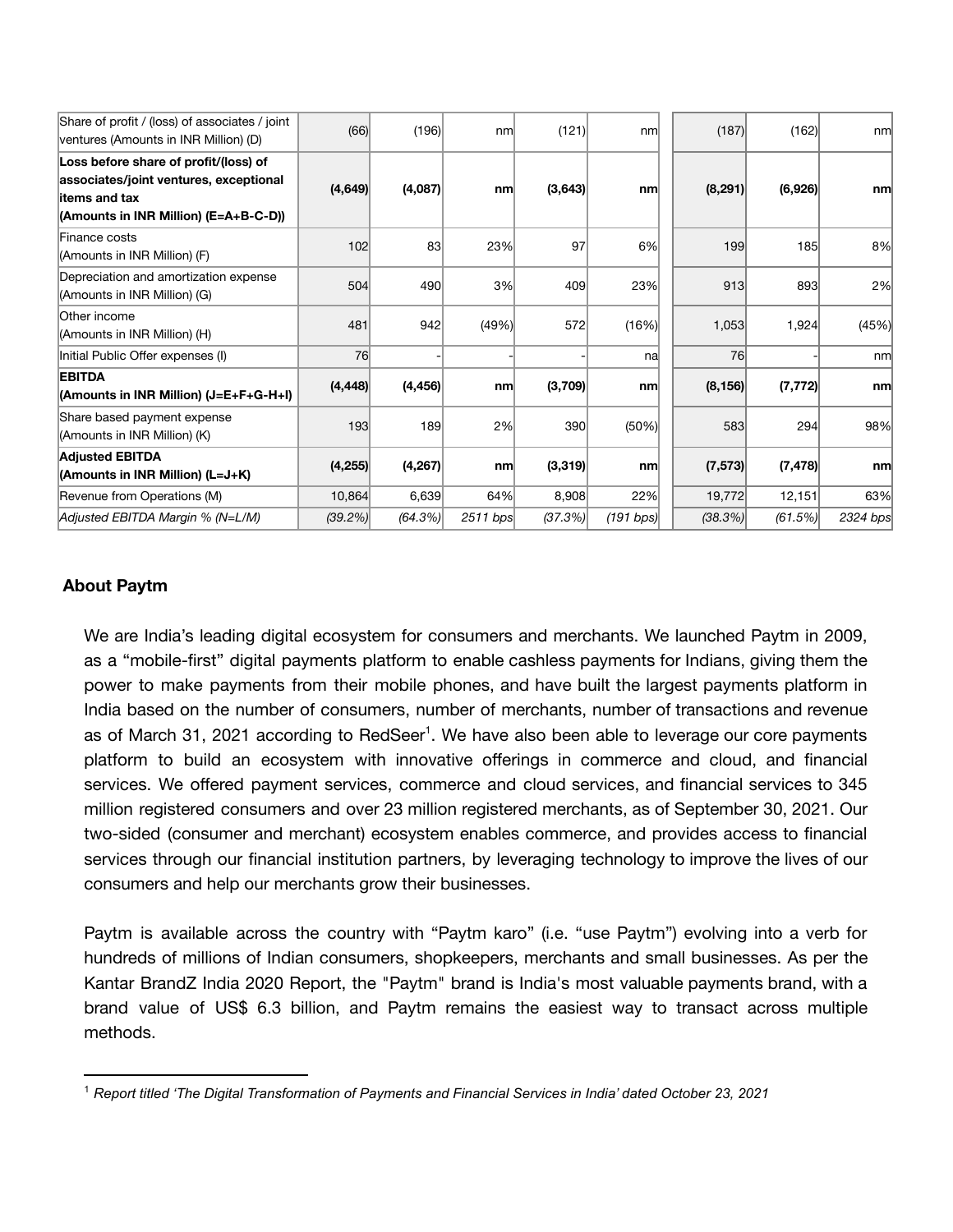#### **Notes and Disclaimers for Earnings Release**

By reading this release you agree to be bound as follows:

This earnings release is prepared by One 97 Communications Limited ("Company") and is for information purposes only without regards to specific objectives, financial situations or needs of any -particular person and is not and nothing in it shall be construed as an invitation, offer, solicitation, recommendation or advertisement in respect of the purchase or sale of any securities of the Company or any affiliates in any jurisdiction or as an inducement to enter into investment activity and no part of it shall form the basis of or be relied upon in connection with any contract or commitment or investment decision whatsoever. This earnings release does not take into account, nor does it provide any tax, legal or investment advice or opinion regarding the specific investment objectives or financial situation of any person. Before acting on any information you should consider the appropriateness of the information having regard to these matters, and in particular, you should seek independent financial advice. This earnings release and its contents are confidential and proprietary to the Company and/or its affiliates and no part of it or its subject matter be used, reproduced, copied, distributed, shared, retransmitted, summarised or disseminated, directly or indirectly, to any other person or published in whole or in part for any purpose, in any manner whatsoever.

The information contained in this earnings release is a general background information of the Company and there is no representation that all information relating to the context has been taken care of in the earnings release. We do not assume responsibility to publicly amend, modify or revise any information contained in this earnings release on the basis of any subsequent development, information or events, or otherwise. This earnings release includes certain statements that are, or may be deemed to be, "forward-looking statements" and relate to the Company and its financial position, business strategy, events and courses of action.

Forward-looking statements and financial projections are based on the opinions and estimates of management as on the date such statements are made and are subject to a variety of risks and uncertainties and other factors that could cause actual events or results to differ materially from those anticipated in the forward-looking statements and financial projections. Representative examples of factors that could affect the accuracy of forward looking statements include (without limitation) the condition of and changes in India's political and economic status, government policies, applicable laws, international and domestic events having a bearing on Company's business, and such other factors beyond our control.

Forward-looking statements and financial projections include, among other things, statements about: our expectations regarding our transaction volumes, expenses, sales and operations; our future merchant and consumer concentration; our anticipated cash needs, our estimates regarding our capital requirements, our need for additional financing; our ability to anticipate the future needs of our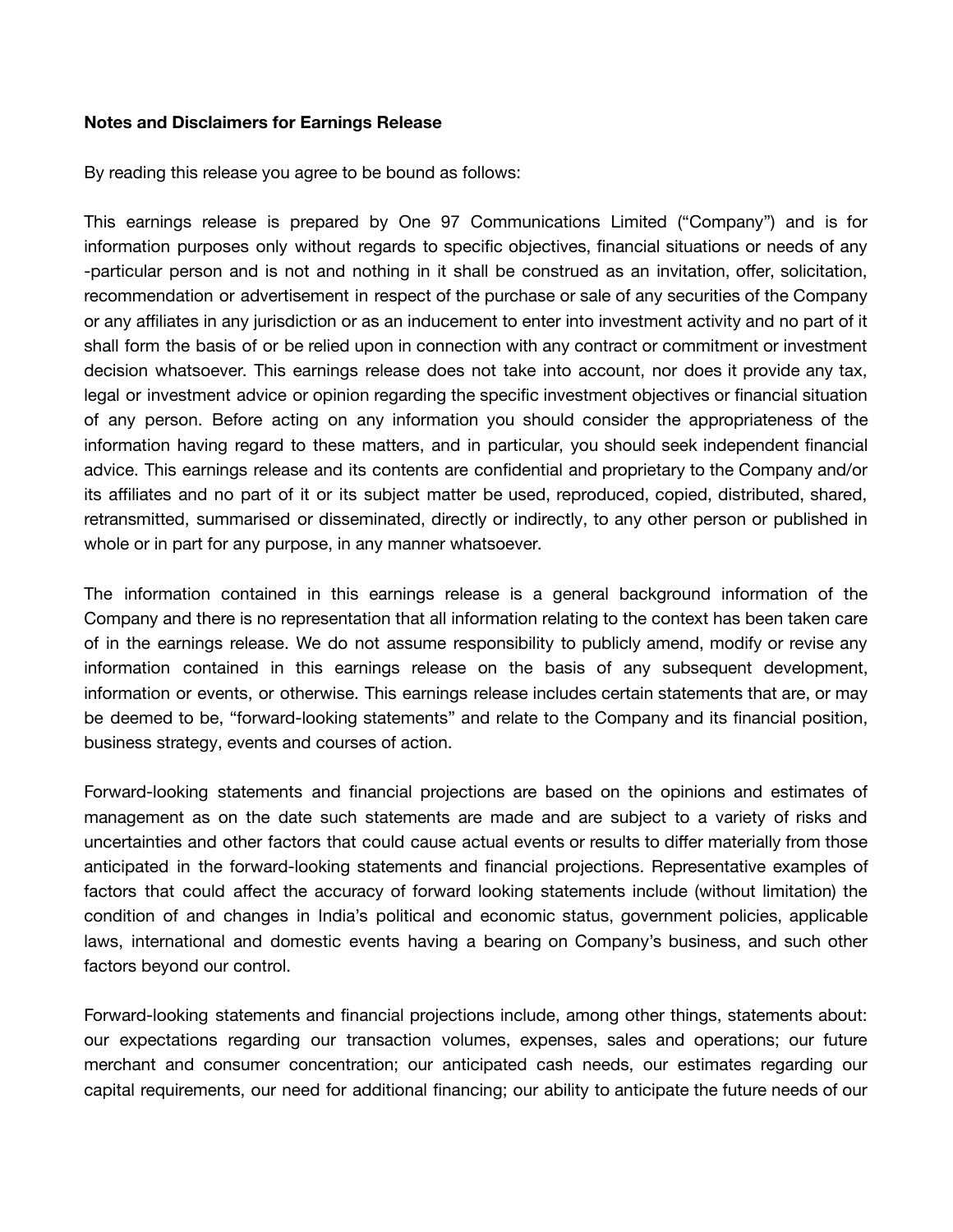merchants and consumers; our plans for future products and enhancements of existing products; our future growth strategy and growth rate; our future intellectual property; and our anticipated trends and challenges in the markets in which we operate. Forward-looking statements are not guarantees of future performance including those relating to general business plans and strategy, future outlook and growth prospects, and future developments in its businesses and its competitive and regulatory environment. These forward-looking statements represent only the Company's current intentions, beliefs or expectations, and no representation, warranty or undertaking, express or implied, is made or assurance given that such statements, views, projections or forecasts in the earnings release, if any, are correct or that any objectives specified herein will be achieved.

We, or any of our affiliates, shareholders, directors, employees, or advisors, as such, make no representations or warranties, express or implied, as to, and do not accept any responsibility or liability with respect to, the fairness, accuracy, completeness or correctness of any information or opinions contained herein and accept no liability whatsoever for any loss, howsoever, arising from any use or reliance on this earnings release or its contents or otherwise arising in connection therewith. The information contained herein is subject to change without any obligation to notify any person of such revisions or change and past performance is not indicative of future results.

This document has not been and will not be reviewed or approved by a regulatory authority in India or by any stock exchange in India. No rights or obligations of any nature are created or shall be deemed to be created by the contents of this earnings release.

### **Use of Operating Metrics**

The operating metrics reported in this earnings release are calculated using internal Company data based on the activity of our merchants, consumers and other participants in our ecosystem. While these numbers are based on what we believe to be reasonable estimates of engagement, for the applicable period of measurement, there are inherent challenges in measuring usage across our large online, offline, in-store and mobile presence. The methodologies used to measure these metrics require significant judgment and are also susceptible to algorithm or other technical errors. We regularly review our processes for calculating these metrics, and from time to time we may discover inaccuracies in our metrics or may make adjustments to improve their accuracy, which can result in adjustments to previously disclosed metrics. In addition, our metrics will differ from estimates published by third parties due to differences in methodology.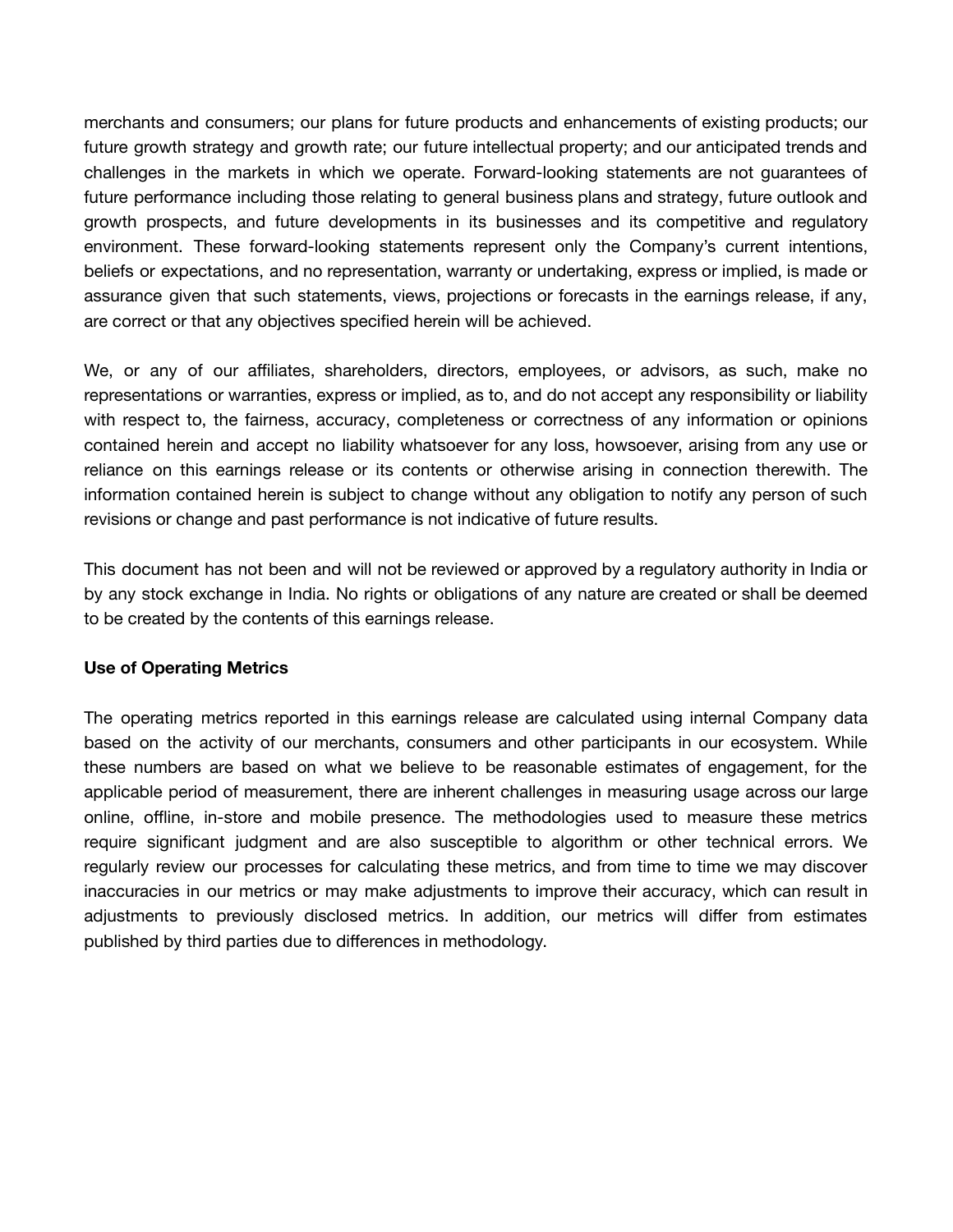### **Definitions for Metrics & Key Performance Indicators**

| <b>Metric</b>                     | <b>Definition</b>                                                                                                                                                                                                                                                                                                                                                                                               |
|-----------------------------------|-----------------------------------------------------------------------------------------------------------------------------------------------------------------------------------------------------------------------------------------------------------------------------------------------------------------------------------------------------------------------------------------------------------------|
| <b>GMV</b>                        | GMV is the rupee value of total payments made to merchants through<br>transactions on our app, through Paytm Payment Instruments or through our<br>payment solutions, over a period. It excludes any consumer-to-consumer<br>payment service such as money transfers.                                                                                                                                           |
| Monthly Transacting User<br>(MTU) | Unique users with at least one successful transaction in a particular calendar<br>month                                                                                                                                                                                                                                                                                                                         |
| GMV / MTU                         | Average GMV per transacting user in a period                                                                                                                                                                                                                                                                                                                                                                    |
| <b>Contribution Profit</b>        | Contribution profit is a non-GAAP financial measure. We define Contribution<br>profit as revenue from operations less payment processing charges,<br>promotional cashback & incentives expenses, connectivity & content fees,<br>contest, ticketing & FASTag expenses & logistic, deployment & collection cost<br>of our businesses.                                                                            |
| <b>Adjusted EBITDA</b>            | Adjusted EBITDA is a Non-GAAP financial measure. We define Adjusted<br>EBITDA as our restated loss for the year, before depreciation & amortization<br>expense, income tax expense, share based payment expense, finance costs,<br>other income, restated loss for the year from discontinued operations, IPO<br>expenses, exceptional items & share of restated profit/(loss) of<br>associates/joint ventures. |

### **Non-GAAP Financial Measures**

In addition to our results determined in accordance with Ind AS, we believe the following Non-GAAP measures are useful to investors in evaluating our operating performance. We use the following Non-GAAP financial information to evaluate our ongoing operations and for internal planning and forecasting purposes. We believe that Non-GAAP financial information, when taken collectively with financial measures prepared in accordance with Ind AS, may be helpful to investors because it provides an additional tool for investors to use in evaluating our ongoing operating results and trends and in comparing our financial results with other companies in our industry because it provides consistency and comparability with past financial performance. However, our management does not consider these Non-GAAP measures in isolation or as an alternative to financial measures determined in accordance with Ind AS.

Non-GAAP financial information is presented for supplemental informational purposes only, has limitations as an analytical tool and should not be considered in isolation or as a substitute for financial information presented in accordance with Ind AS. Non-GAAP financial information may be different from similarly-titled Non-GAAP measures used by other companies. The principal limitation of these Non-GAAP financial measures is that they exclude significant expenses and income that are required by IndAS to be recorded in our financial statements, as further detailed below. In addition, they are subject to inherent limitations as they reflect the exercise of judgment by management about which expenses and income are excluded or included in determining these Non-GAAP financial measures. A reconciliation is provided below for each Non-GAAP financial measure to the most directly comparable